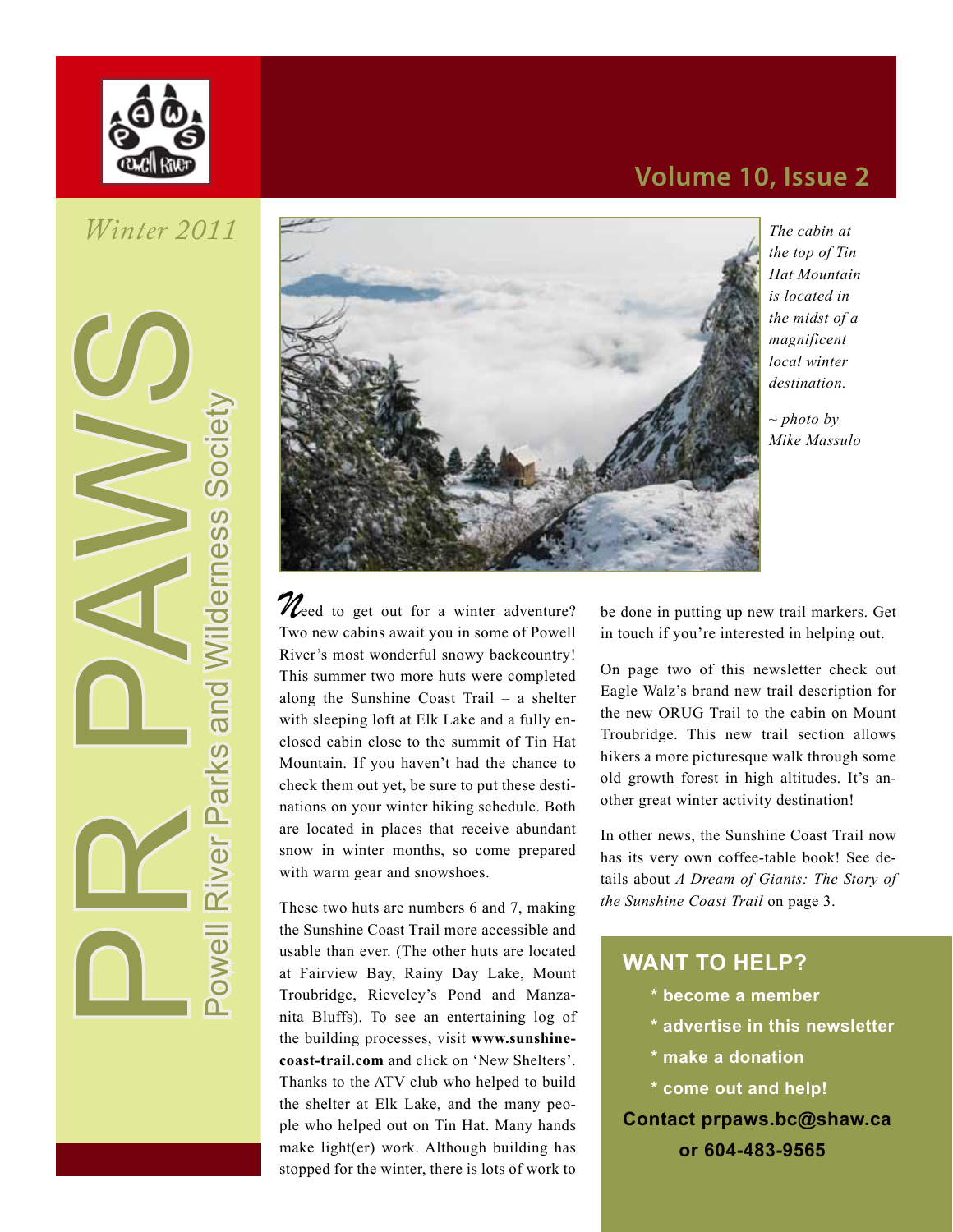## **Trail to Troubridge Cabin**



**Option 1 (Preferred summer, or warm winter access)** 

**Trail Location:** From the junction of Wharf Street and Marine Avenue head about 20 km south, out of town on Highway 101 until you reach Stillwater Main Logging Road (N 49°46.632', W 124°19.637') just past the Eagle (Lois) River Bridge. Turn left onto Stillwater Main and set your trip odometer at 0. Drive 0.9 km and take the Lois Main turnoff to the right. Next you will cross the new Canoe Main at 3.2 km, at the edge of a new cutblock. Look for periodic orange squares at junctions and signage that will help you find your way.

Keep driving straight on Lois Main until you reach a fork in the road at 4.5 km. Keep right (the left branch is the old Canoe Route road), and at the next fork, just a few yards farther along, you will reach Lois Main/Branch 41 Junction (N 49°48.020', W 124°17.830'). Keep right on Branch 41 for a little more than five kilometres, until your odometer reads about 10 km and you have arrived at the crossroad of Branch 41(40) and Kent's Main. Park here.

#### **Trail GPS Coordinates:** N 49°49.086', W 124°15.775'

**Altitude**: 600 m to 1200 m

**Hiking Time**: 3 to 5 hrs, in summer, more in winter, one way

**Distance**: 9 km, one way

**Difficulty**: Moderate to challenging, Level 3.5

**Other**: SCT Section 5, active logging road—check BC Forest Service for access, old growth, value-added trail, semi alpine lakes, tarns, panoramas

**Map**: 92 F/16, Recreation Map

**Trail Description**: Opposite Kent's Main you will find the SCT sign at the start of Branch 43, and a number of orange square markers. Begin your hike here and pace yourself. This section of the trail rises gently through a green tunnel toward Elephant Lake. After an hour the trail levels out for 10 minutes and then climbs again, now on a narrower path continuing through a vibrant young balsam fir and mountain hemlock forest. Soon it levels out and emerges onto the upper reaches of Branch 41 (N 49°49.401', W 124°12.348').

Cross this road and follow the narrow spur beginning directly opposite. Within a few minutes, the trail winds through blueberries and young evergreens to the old growth at the edge of Elephant Lake. The ancient forest is equally breathtaking in the wintertime as in summer. The trail skirts the shore and reaches the lake where a small creek tumbles into it. You're about two or more hours from the log cabin on Mount Troubridge. Next you veer up from the shore continuing through ancient forest and reaching a trail junction.

Make a sharp turn to the right (south on the new OGMA trail) up onto an expansive shelf.

Eventually the trail crosses a small creek and starts the last climb toward the cabin, which lies in a bowl adjacent to Jocelyn Pond, about a kilometre below the summit of Mount Troubridge (N 49°48.715', W 124°10.580').

#### **Option 2 (Preferred winter access due to higher snowline)**

#### Access via Rainy Day Lake (a.k.a. Saltery Bay) Main Line

Drive to Saltery Bay and turn left in front of the ferry terminal. Set your odometer to zero and drive onto the logging road past the parking lot and log dump. Turn left at the first junction you come to, uphill and cross the pole line, keeping straight ahead until you reach the next junction above the new transmission substation where the main line forks steeply uphill to the right. Follow the mainline, and the Plutonic wires, eventually passing by Rainy Day Lake below you and resuming to climb until you switch back up to the left (Ignore the narrow track that keeps heading east toward Saint Vincent Bay). About 7 km from Saltery Bay a wooden SCT sign directs you up and underneath the pole line and a few parking options along here. During many winters you can drive as far as this elevation (700 m) because it has southern exposure, a huge advantage over Option 1, which is on the north side in the winter shade and often not as accessible. Where the road dead-ends (N 49°48.573', W 124°07.963') the trail turns up through a juvenile forest and then enters the old growth. Four to five hours later you will reach the summit, and from there it's another half hour or so down the west ridge to the cabin (N 49°48.715', W 124°10.580'). Ω

(\*for more SCT trail descriptions, see *The Sunshine Coast Trail*  guidebook, by Eagle Walz).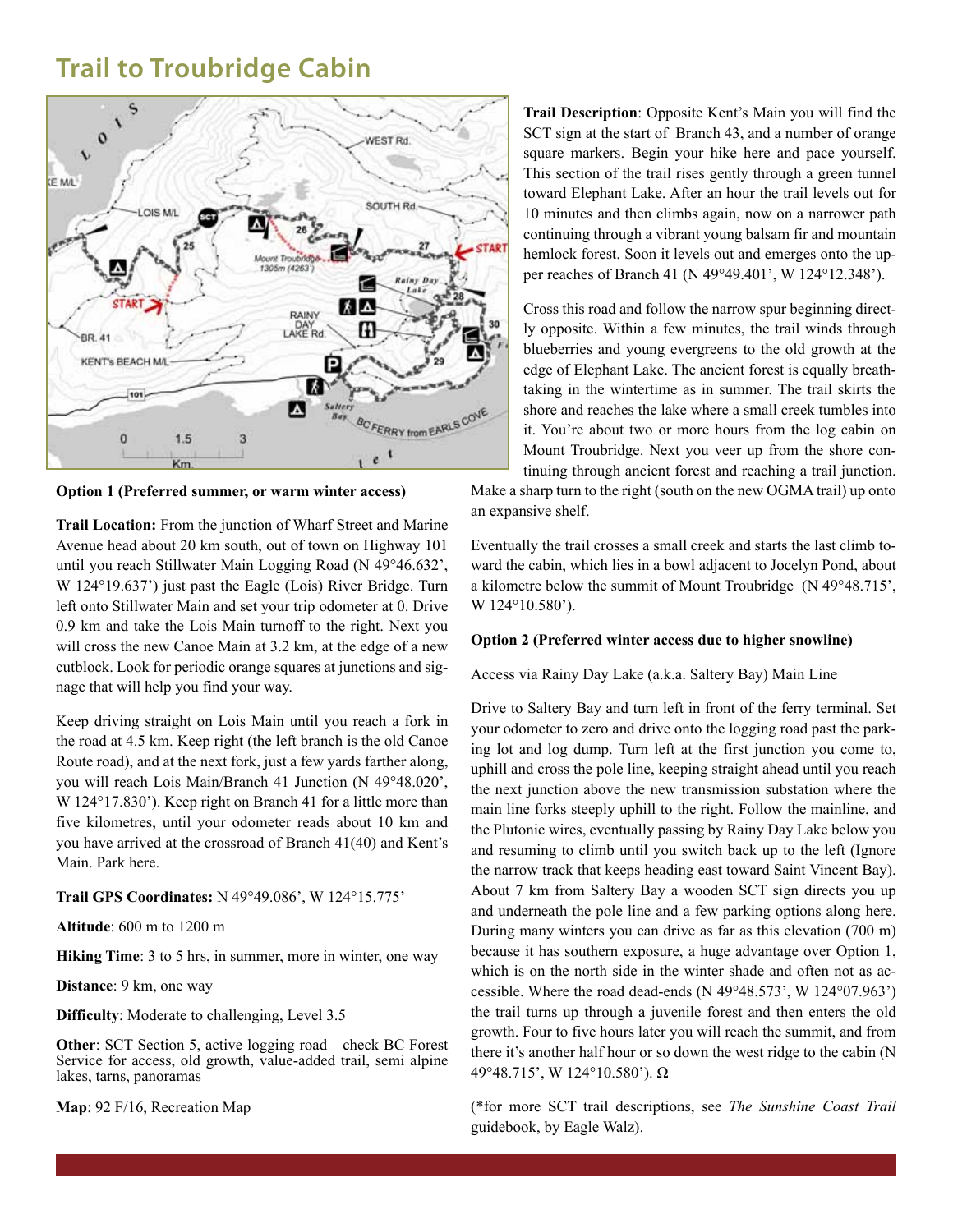# **Memories of Building the SCT**

by Scott Glaspey (aka Mr. Natural)



*It was almost 20 years ago that PRPAWS started building the SCT. Here, Scott recounts the story of a day of schooling for some "young punks" who had been hired to help upgrade the Confederation Lake Trail. This lesson was taught by a merry crew of BOMB (Bloody Old Men's Brigade) Squad workers, who had come to build a bridge in the same section.* 

### **Young Crew Becomes Trail Builders**

In 1994, Mr. Natural had a crew of six unemployed youth working on outdoor projects, selected by the local forestry office. They started at Inland Lake, providing firewood for what was then a regional park. From there the crew moved on to forestry sites as diverse as Branch 41 (Lois Lake) and Shingle Beach on Texada Island. By the time they'd been employed about six months, the concept of the Sunshine Coast Trail had already been hatched. Whenever possible, Mr. Natural would shift the crew onto a trail project. At that time, the SCT had a few connected and scattered trails and was approaching 60 kilometres in total.

The decision was made to try to upgrade the daunting Confederation Lake Trail. This trail had a reputation for being tough and had even been dubbed "Draggin' Ass Trail" by Jim Koleszar, one of the original BOMB Squad members. Built by one of the owners of Fiddlehead Farm, there were several steep sections requiring switchbacks. After about a week of gouging out sidehills the crew was working on a flatter section near a creek crossing.

### **Surprises in the Woods**

At about 9:30 am one morning, the crew heard the sound of a group coming down the trail from Confederation Lake. The kids were surprised to see a group of 60- and 70-somethings carrying all kinds of weird equipment, including big chainsaws and ancient-looking block & tackle. Mr. Natural introduced the crew to members of the BOMB Squad. Roger Taylor (75 years old at the time) explained that they'd been dropped by helicopter at the lake. Their job was to build a bridge across the creek.

"There's no lumber here," said one of the young crew.

"Watch and learn," advised Mr. Natural.

### **Old Guys Gain Some Respect**

Without any orders being given, the old guys started dispersing into the woods and industrial activity began in earnest. Within a couple of hours a 30-foot-long cedar snag about 2½ feet in diameter was felled and hauled across the creek with a chain block. Tony Mathews, 60+ at the time, jumped up on it with his chainsaw and proceeded to cut it down its length 'til it flopped open like an empty submarine sandwich. Those became the bridge stringers. Little by little other material was hauled to the bridge site. At about 3:00 pm everyone stopped work and marched off down the hill to waiting cars. The next day, this scenario was repeated and the bridge was all but finished. The young crew was gobsmacked. As the BOMB Squad marched off again, laughing and joking, one of the youngsters remarked, "Boy I hope I can do half of what these guys do when I'm their age!"



# *A* new coffee table book about

the SCT is coming out this December! **A Dream of Giants: The Story of the Sunshine Coast Trail**  by Emma Levez Larocque features 150+ full-colour photographs.

"It's the story of how the trail came to be, the people who built it, and the land it passes through," Emma says. This book will take you on a journey into Powell River's beautiful backcountry and give you a sense of the special community it has taken to build the trail.

A Dream of Giants will be available for sale after December 8th at Breakwater Books, Paperworks Gift Gallery and Tourism Powell River. Ω